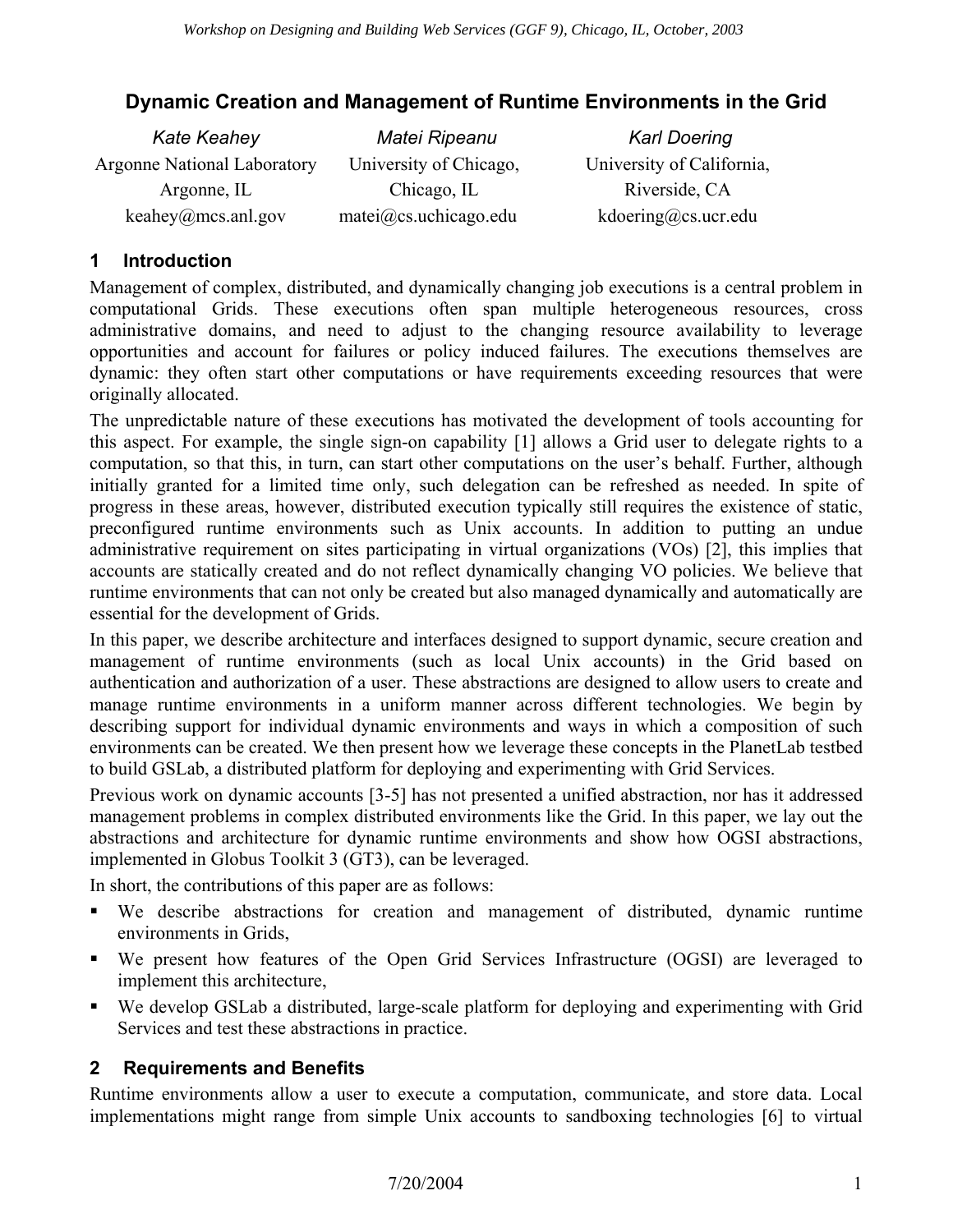machines [7-9]. Regardless of their mapping to a particular technology, runtime environments should meet the following requirements:

- 1) *Protection*. A runtime environment should protect the user's work, as well as the resource(s) onto which it is mapped. This includes protecting resources allocated to or created by an environment from other users executing in other runtime environments. While the strongest level of protection provided might be limited by the low-level protection mechanisms available locally, users should be able to configure the level of protection used.
- 2) *Controlled resource usage*. A runtime environment can be mapped onto different actual resources. Resource owners should be able to control the amount of resources consumed by a runtime environment and its associated applications. In order to achieve this, a runtime environment implementation will comprise or collaborate with local resource management mechanisms.
- 3) *Authorization*. A runtime environment is an enforcer of well-defined authorization assertions. These policies can be dynamic and change during the lifetime of a runtime environment. For example, the CPU share or the disk space allocated to an environment might change during its lifetime. Consequently, the enforcement of these allocations should be changeable during the lifetime of the environment.
- 4) *Logging and audit*. Management operations on such environments need to be securely logged so that the associations between a user Grid identity and local runtime environment are available for audit.

Our objective in this paper is to describe a protocol and architecture for runtime environment creation and management in Grids. We see the following main benefits:

- 1) *Automating administration*. Although the Grid Security Infrastructure (GSI) [1] implements a single sign-on model, its benefits are diminished if pre-existing local accounts are required on each resource. A service that dynamically creates accounts as needed would save site administrators the burden of procuring and maintaining a static runtime environment for every user that might potentially need it. In addition, the local runtime environment can be dynamically configured based on rights granted in a specific context.
- 2) *Formalizing runtime environment management*. A local runtime environment can be implemented in a variety of ways. An interface for a runtime environment management would allow uniform treatment of multiple such implementations through a set of well-defined properties and thereby allow more flexibility in terms of choosing local fine-grained resource management mechanisms.

The notion of a dynamic runtime environment can be supported to some extent on all platforms, whether they provide fine-grained resource management mechanisms or not. The existence of such mechanisms should make a difference only insofar as some runtime environment properties (matching the requirements above) will, or will not be supported by a given implementation. For example, a Unix account may constitute one implementation of a dynamic runtime environment (very coarse grained one). Unix accounts may further be combined with more sophisticated schedulers (e.g., DSRT [10], SILK [11]) to add fine-grained capabilities. At the other end of the spectrum, virtual machine monitors [12] provide even better isolation and finer-grained resource allocation capabilities.

### **3 Design and Implementation**

In this section we describe architecture and the OGSI interfaces allowing a Grid user to create, use, and manage dynamic runtime environments. We define a *runtime environment* (RTE) as a mapping from a set of rights (which could be based on a user's Grid identity) to a local runtime environment providing protection mechanisms on a resource. An RTE could be implemented as a Unix account, or a set of Unix accounts on a cluster, or it could use an implementation that offers better isolation finer granularity resource control such as a sandbox or a virtual machine.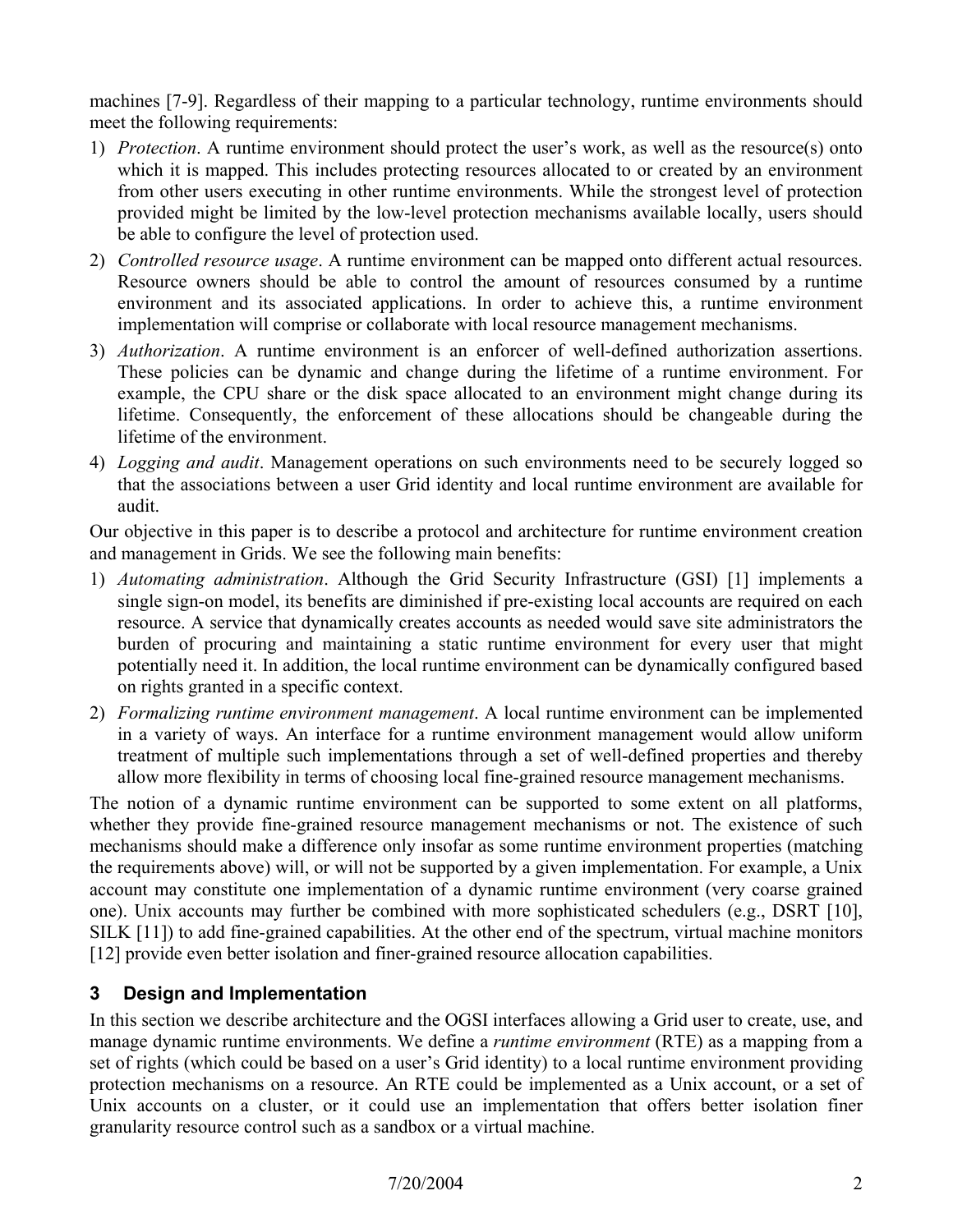The architecture we present leverages OGSI features such as Grid Service Handle (GSH) or soft-state lifetime management in presenting RTEs to the user. We prototyped this design using GT3.

## *3.1 Runtime Environment Factories (RTEFactory)*

The RTEFactory implements the ogsi:Factory interface and implements the creation of RTEs. As shown in Figure 1, the createService operation should authorize the request to create an account with the requested properties. Since no standard Open Grid Services Architecture (OGSA) authorization interface currently exists our ad-hoc authorization mechanism is based on the requestor's Grid credential and a "hardcoded" callout to an access control list. An authorization failure of this operation results in an exception. On success, the RTEFactory performs the following actions: (1) securely creates an RTE implemented as a local Unix account, (2) initializes the RTE (this could for example involve ensuring that an GT3 installation is available), and (3) writes an access policy for the newly created RTE. A GSH for the service (RTEService port) representing the newly created RTE is returned.

In our GT3 implementation the creation process is securely logged using the GT3 logging mechanism. The access policy is created in the GT3 gridmap file, which creates an association between the Grid identity of the account creator and the local name of the account just created.

### *3.2 Runtime Environment Service (RTEService)*

The RTEService represents a transient, dynamically created RTE (e.g. a dynamic account on a system). Like any other Grid Service, an RTEService is identified by a GSH.

A RTEService exposes its properties as Service Data Elements (SDE) and allows an authorized user to query and modify them. For example, if more disk space is needed than originally requested, the user can increase the quota value after obtaining proper authorization credentials from the community. Currently, we implement SDEs referring to the RTE itself (such as: terminationTime, RTE Implementation—a non-modifiable SDEs that exposes the underlying RTE implementation: e.g. Unix account, sandbox, etc., and the local RTE name), as well as RTE's runtime properties. In the case of Unix accounts these are limited to disk quota, as other properties are not enforced. More sophisticated isolation mechanisms (sandboxing, virtual machines) will allow extending the list of SDEs to describe the CPU, memory, and network share of a RTE.

A RTEService termination is decided either automatically by the container using the terminationTime or explicitly by the user that created it. In the current implementation, RTE termination implies that the entire RTE state is cleaned: user processes are killed, user files deleted, and the gridmap file is updated appropriately. In order to facilitate management and ensure automatic cleanup we currently limit the maximum lifetime of an RTE; based on authorization privilege the user can extend it.

### *3.3 Interaction between the RTEService and the Resource Management System*

We streamlined the interoperability between our RTE implementation and the GT3 resource management service, GRAM. The current GRAM implementation assumes that a Grid identity maps to a single user account. To overcome this limitation, we extend GRAM to accept a RTEService's GSH with a job submission. For backward compatibility, if the GSH is not presented, then the first mapping found for a Grid identity is used.

Figure 1 illustrates how dynamic RTEs may be used:

- 1. The user sends to the RTEFactory a request that includes the properties and lifetime for the RTE to be created, and a Grid credential. The RTEFactory authenticates the user.
- 2. Authorization is carried out by a policy evaluation point (PEP). If the user is authorized to create the requested RTE, then the RTEFactory instantiates it; otherwise, an authorization exception is thrown.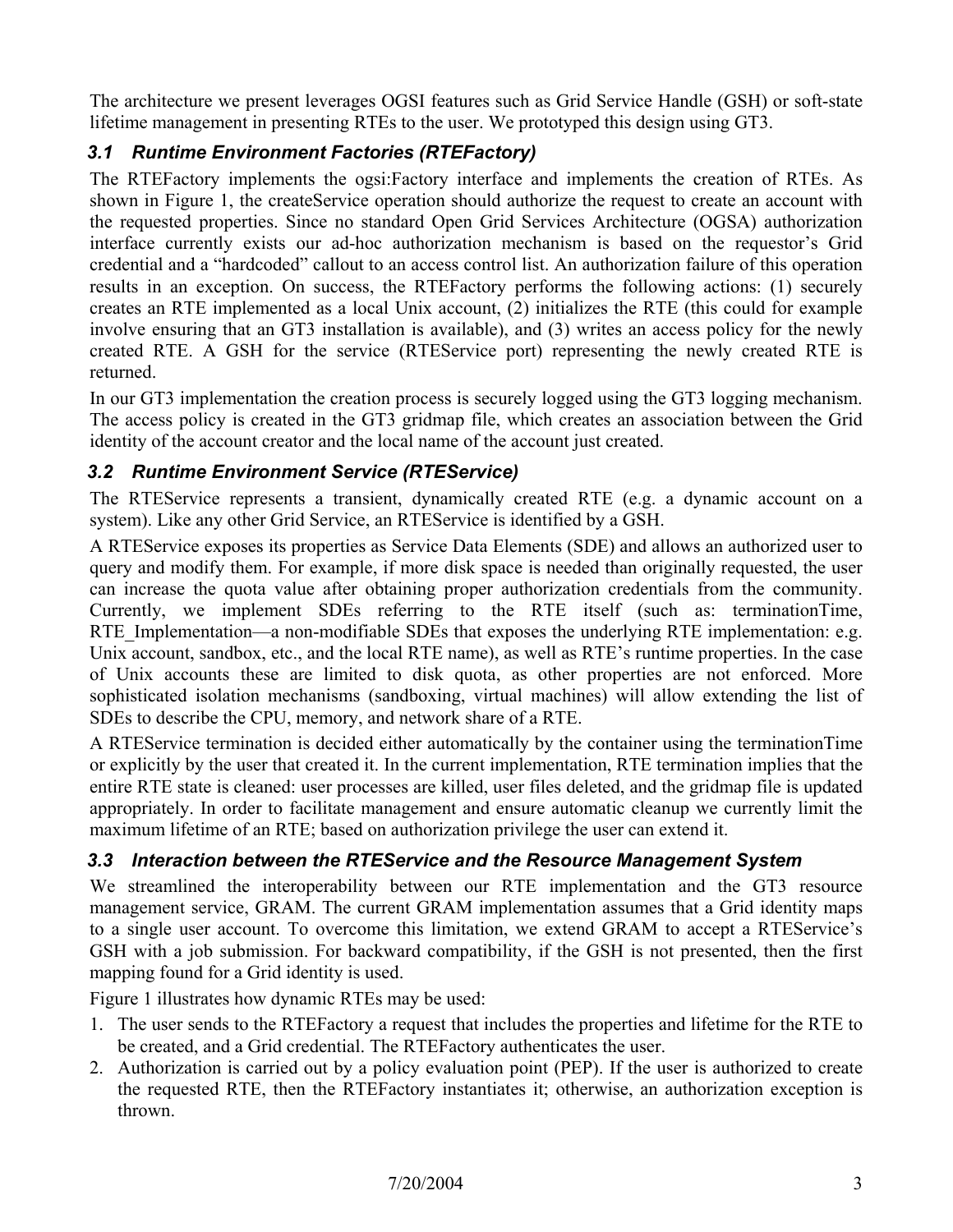- 3. At instantiation, the RTEService creates a local runtime environment in an platform-specific way. In our case, a setuid-root program is called to create a Unix account: a local username and uid are assigned to the user, the mapping associating the Grid credential with the local username is securely logged, and the RTE is prepared for use. Additionally, a new policy is written out allowing/restricting access to the new RTE (currently, we simply modify the grid-mapfile).
- 4. A GSH of the new RTEService is returned to the user.
- 5. The user may manipulate the properties of the RTE, such as disk quotas or termination time, by making authorized calls to corresponding operations.
- 6. The user can submit jobs to be run in a specific RTE by adding the GSH for the RTEService to a Globus GRAM submission.
- 7. When the RTEService is destroyed, the entire stated associated with the local RTE is deleted. Again, all operations are securely logged.

In order to facilitate a situation where a user does not need a RTE independent of a job execution (i.e., a



**Figure 1**: Runtime environment creation and management. Policy evaluation points (PES) are marked on the RTE mechanisms only; there are others within GRAM.

RTE gets created for the duration of one execution only), we integrated the RTE creation mechanism into GRAM. In this case the resource manager (GRAM) contacts the RTEFactory directly and obtains an RTE for the user.

### **4 GSLab: A Platform for Experimenting with Grid Services**

We used the abstractions defined above to build GSLab: a platform for deploying and experimenting with Grid Services (GS) on the PlanetLab testbed. Our goal in developing GSLab is twofold: first, to build a useful tool for the Grid community (a distributed, large-scale, controlled platform for experimenting with GS), second, to experiment with GS abstractions for managing a large-scale, widely distributed infrastructure.

PlanetLab is a general-purpose testbed for network applications spanning hundreds of nodes. The main abstraction and allocation unit currently provided by PlanetLab is a slice: a distributed set of virtual machines, one at each PlanetLab node. An environment of this scale and complexity cannot rely on statically configured accounts as RTEs. PlanetLab's current centralized slice creation and management infrastructure does not support a set of users with the dynamicity we envision for GSLab. Furthermore, in the future, slice management functionality is planned to be offloaded to independent "brokers" (and this is the space we envisage for GSLab).

GSLab builds on PlanetLab functionality: it leverages the support for multiple users while effectively isolating them and protecting resources. Further, GSLab usefulness increases if fine-grained resource allocation mechanisms are available.

Clearly, such platform benefits from the uniform RTE management abstractions described in Section 3, and for this reason we are using these abstractions here. GSLab (in fact, standard GT3 container and a few additional GS services like RTEFactory) runs in each virtual machine of a PlanetLab slice.

At a high level, GSLab allocates a distributed set of RTEs to users, then manages this set on user's behalf while dealing with all associated authentication, authorization and lifetime management issues.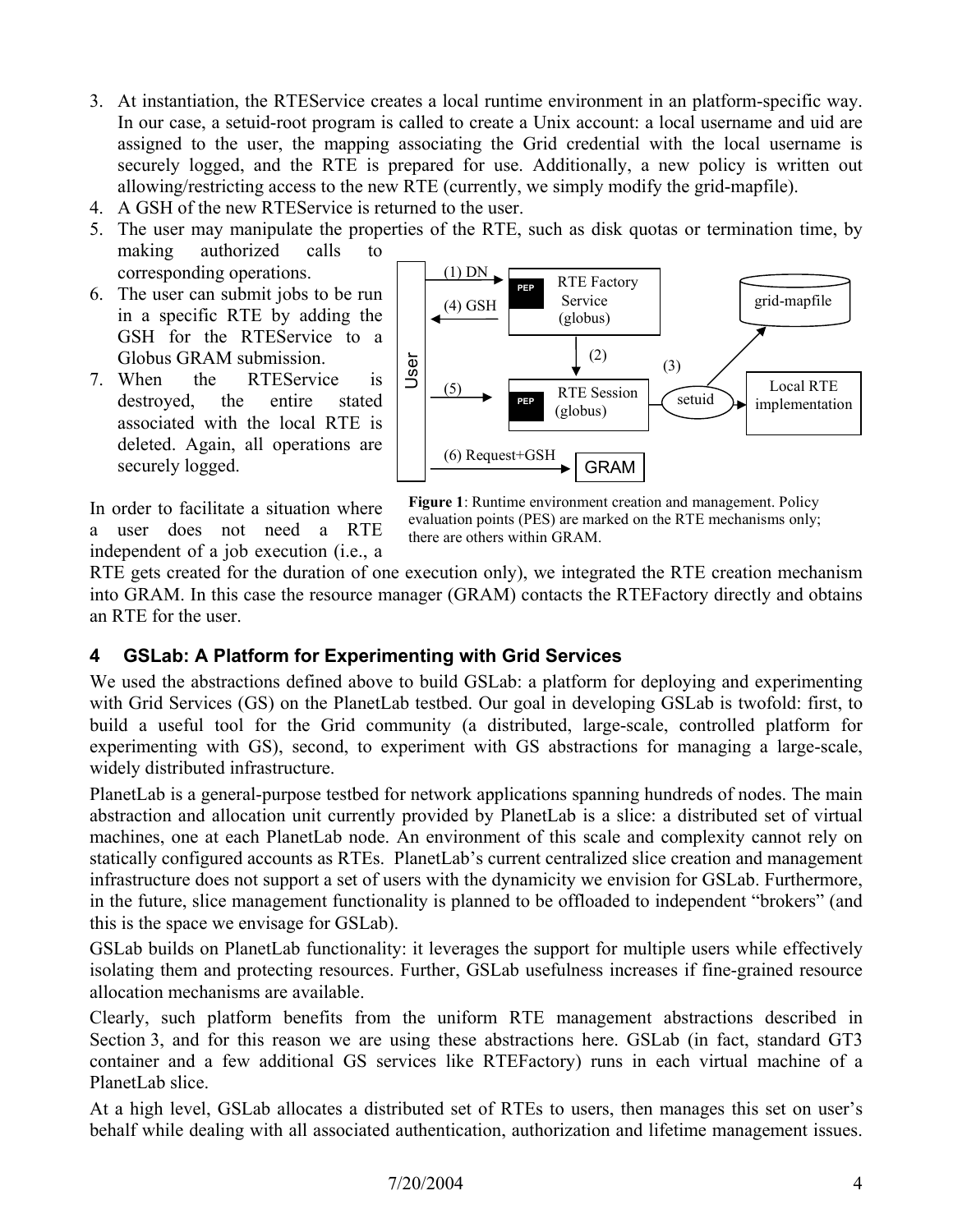

*Figure 2*: GSLab aggregate RTE management design: Steps: (1) A user presents a request for a set of RTEs to the AdminPoint. The AdminPoint decides to allow the user to create RTEs with the desired properties on a set of nodes. (2) It returns a signed policy statement. (3) The user passes this credential to contact local RTEFactories and ask for RTEs instantiation. (4) RTEs are used through standard Globus Toolkit services: (e.g., GRAM); their attributes and lifetime can be changed if needed. (5) RTEs are destroyed either explicitly or when their lifetime expires. (6) The AdminPoint is in charge ofh monitoring and keeping essential management services (e.g., RTEFactory, GRAM) running at each node.

This set is allocated through interaction with the GSLab central administration point (AdminPoint), which manages the distributed infrastructure services (RTEFactories, basic GT3 services, gsi-sshd daemon) and serves as the central authorization point. The AdminPoint basic architecture is presented in Figure2.

RTEs provided to users are general-purpose execution environments. In addition to the RTEFactory and RTEService, GSLab provides a few utilities to facilitate experimentation and deployment of Grid Services (GS). These include scripts for GS Container management (creation/startup/shutdown) and GS deployment, together with authenticated remote login through GSI mechanisms. GSLab provides a few additional global infrastructure services: an IndexService with status information about participating nodes (where user services can publish their own information), and a global registry to bootstrap user services.

Currently we have deployed GSLab on a limited number of PlanetLab nodes. We are using this limited deployment to evaluate and fine tune GSLab. By the time of the workshop we hope to have deployed the platform on the entire PlanetLab testbed (more than 160 nodes at 70 sites) and be able to report on large-scale usage experience.

### **5 Analysis and Future Work**

Based on our experience with the runtime environment abstraction we gained a better understanding of a number of related issues. One of the things that became apparent is the hierarchical structure of such environments. For example, the PlanetLab slice, spanning multiple resources on the testbed, can be modeled as with the same interface for creation and management as the basic RTE. Inside such a distributed RTE (which may be also used to implement a virtual organization) the users would be able to obtain user distributed RTEs. Further, these user-distributed RTEs could implement different levels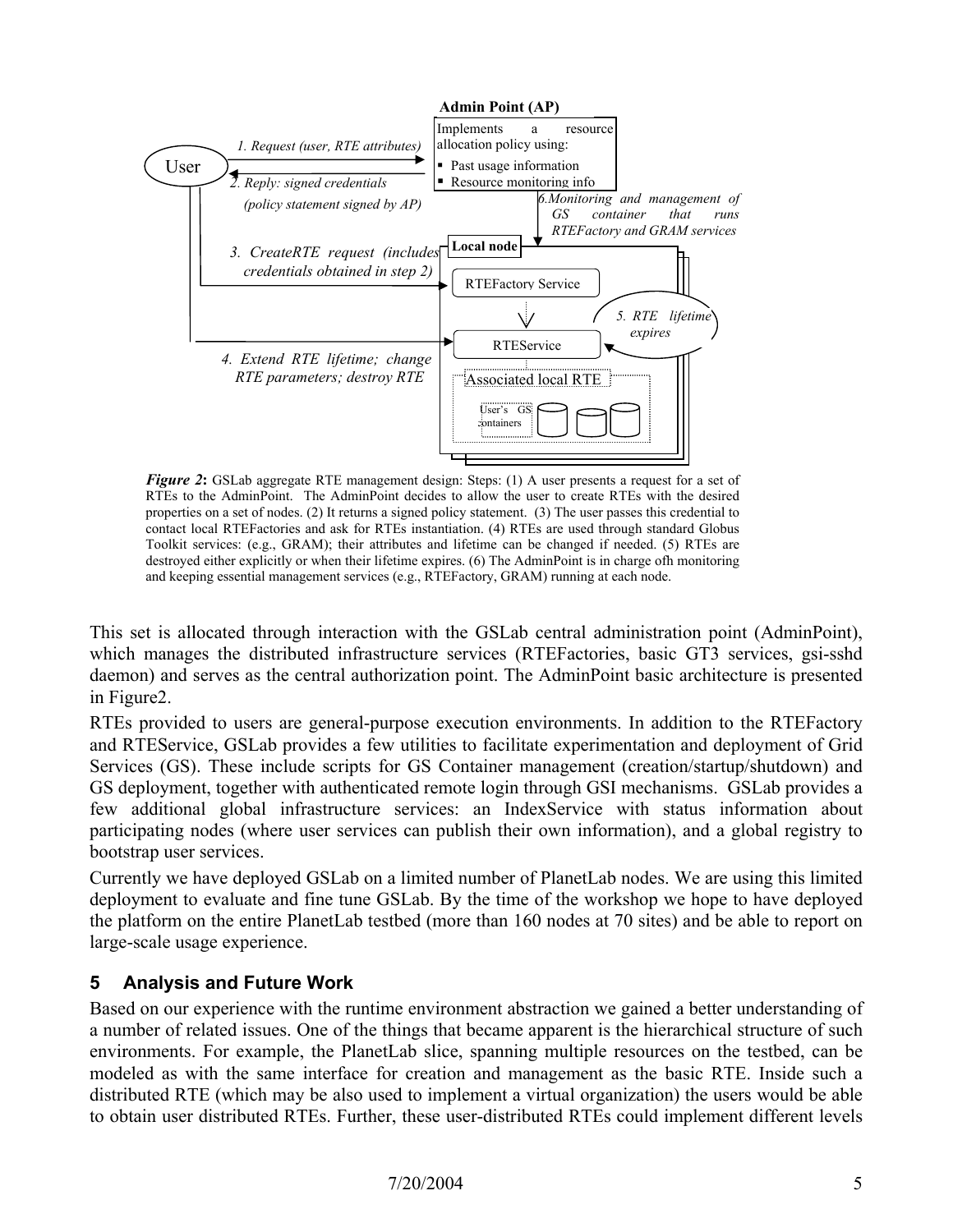of sharing: for example, some users may be allowed to execute in them while others may only read data.

Managing the state of a runtime environment is a related issue. For many applications a state suspend/restore functionality would be extremely useful (this would enable migration, for example). Our intuition is that it would be beneficial to abstract this functionality at the runtime environment level. We also currently investigate and comparing different technologies (such as sandboxes and virtual machines) for implementing local runtime environments.

Finally, the emerging WS-Agreement [13] standard could be leveraged for expressing fine-granularity resource allocation to dynamic runtime environments. An interesting related issue is the management of composite runtime environments such environments could be created of multiple remote executions.

### **6 Conclusions**

We have presented OGSI-based abstractions allowing dynamic creation and management for dynamic runtime environments. Our initial experimentation with these abstractions on a large-scale testbed (PlanetLab) shows that they can be usefully applied in practice. We found that OGSI concepts, such as soft-state lifecycle management, SDEs, and service naming (GSH), can be usefully leveraged.

At the same time, we found the set of current standardized services to be lacking. The existence of an authorization service, for example, would allow us to make our work more generic. In addition, the current gridmapfile authorization mechanism is closely tied to UNIX accounts, whereas a more generic RTE identifier (possibly the RTEService GSH, in some canonical form) is needed.

### **7 Acknowledgement**

This work was supported by the Mathematical, Information, and Computational Sciences Division subprogram of the Office of Advanced Scientific Computing Research, Office of Science, SciDAC Program, U.S. Department of Energy, under Contract W-31-109-ENG-38.

### **References**

- 1. Butler, R., D. Engert, I. Foster, C. Kesselman, S. Tuecke, J. Volmer, and V. Welch, *Design and Deployment of a National-Scale Authentication Infrastructure.* IEEE Computer, 2000. **33**(12): p. 60-66.
- 2. Foster, I., C. Kesselman, and S. Tuecke, *The Anatomy of the Grid: Enabling Scalable Virtual Organizations.* International Journal of High Performance Computing Applications, 2001. **15**(3): p. 200-222.
- 3. *dynamic accounts.* http://www.gridpp.ac.uk/gridmapdir/.
- 4. Kapadia, N.H., R.J. Figueiredo, and J. Fortes. *Enhancing the Scalability and Usability of Computational Grids via Logical User Accounts and Virtual File Systems*. in *10th Heterogeneous Computing Workshop*. 2001. San Francisco, California.
- 5. Hacker, T. and B. Athey, *A Methodology for Account Management in Grid Computing Environments.* Proceedings of the 2nd International Workshop on Grid Computing, 2001.
- 6. Chang, F., A. Itzkovitz, and V. Karamcheti. *User-level Resource-constrained Sandboxing*. in *USENIX Windows Systems Symposium*. 2000.
- 7. *VMware*: http://www.vmware.com/.
- 8. *User Mode Linux (UML).* http://user-mode-linux.sourceforge.net/.
- 9. *vserver.* http://www.solucorp.qc.ca/miscprj/s\_context.hc.
- 10. Nahrstedt, K., H. Chu, and S. Narayan. *QoS-aware Resource Management for Distributed Multimedia Applications*. in *Journal on High-Speed Networking, IOS Press*. December 1998.